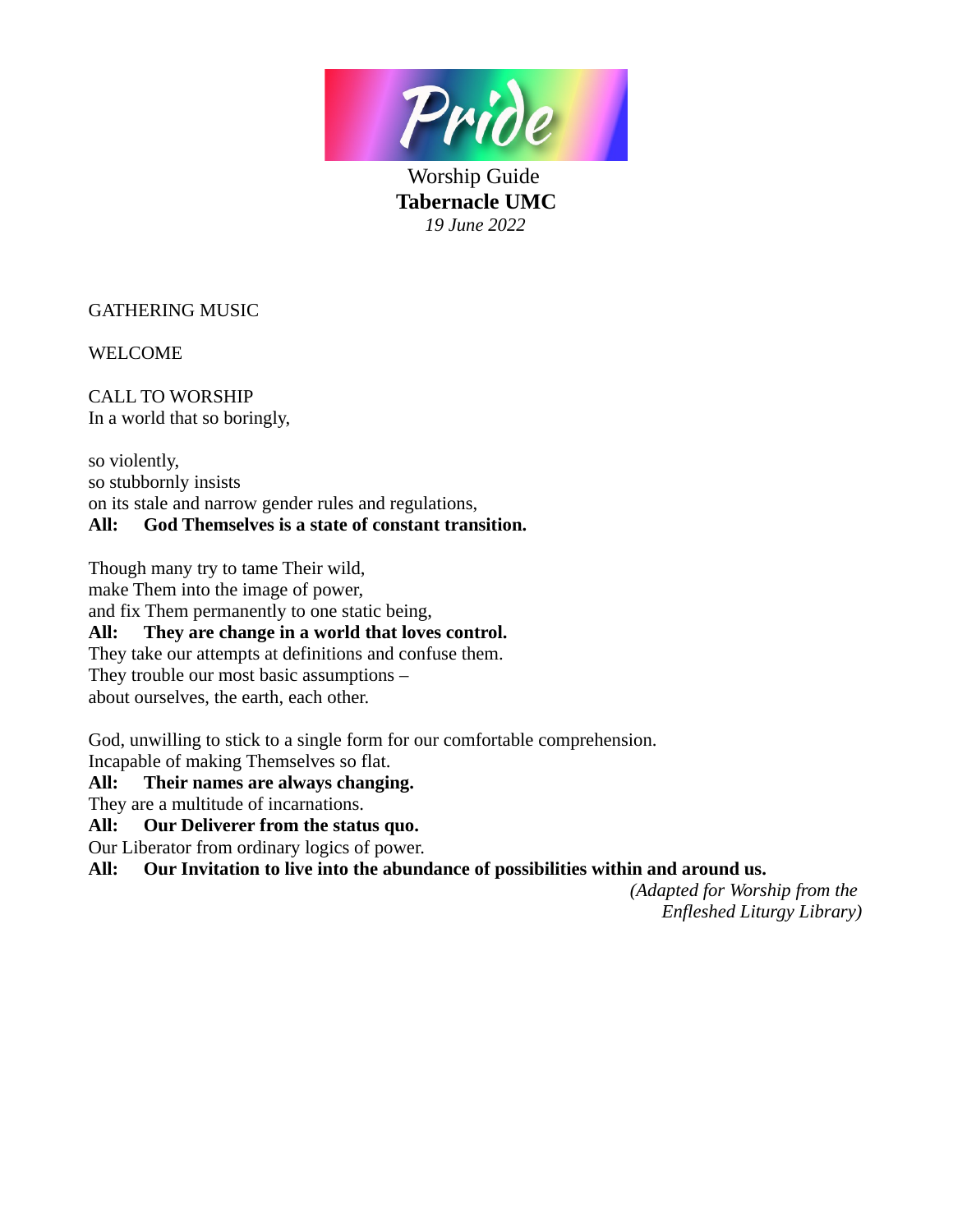OPENING SONG We Shall Overcome #533 (vs1-4) *We shall overcome (x3) O, deep in my heart, I do believe, we shall overcome one day!*

*We'll walk hand in hand… We shall all be free… We shall live in peace…*

SPECIAL MUSIC Tabernacle Choir "Find A Home Here" by Mary-Ellen Kish

### CHILDREN'S MESSAGE

### PRAYER OF CONFESSION & PARDON

**All: Gracious God, the work of sorting out what new growth is to be nurtured from that which needs pruning or weeding out is one of the gifts of being human. Forgive us both individually and as an institution for the times we have attempted to play gardener without invitation in lives other than our own. As we sincerely seek you, restore in us a confidence in our calling to love and be loved.** 

*[Silent Prayer Time]*

Hear the Good News: God loves you. There is enough love flowing now, here, for us to have the soulstrength to forgive, and be forgiven. There is enough divine grace moving among us for you and me to accept ourselves and learn to nurture with love the human within us.

### PRAYING TOGETHER

**Ongoing prayer requests:** Matt, Lou A, Deb B, Jeff C, Richard C, Andy C, Linda G, David G, Barbara H, Tiernan K, Evy S, Cindy S, Sharon & Ron Q, Joe, Barbara G.

### **Sharing our praises and petitions:**

### **Surely the Presence**

*Surely the presence of the Lord is in this place. I can feel God's mighty power and God's grace. I can hear the brush of angel's wings, I see glory on each face. Surely the presence of the Lord is in this place.*

# **Pastoral Prayer**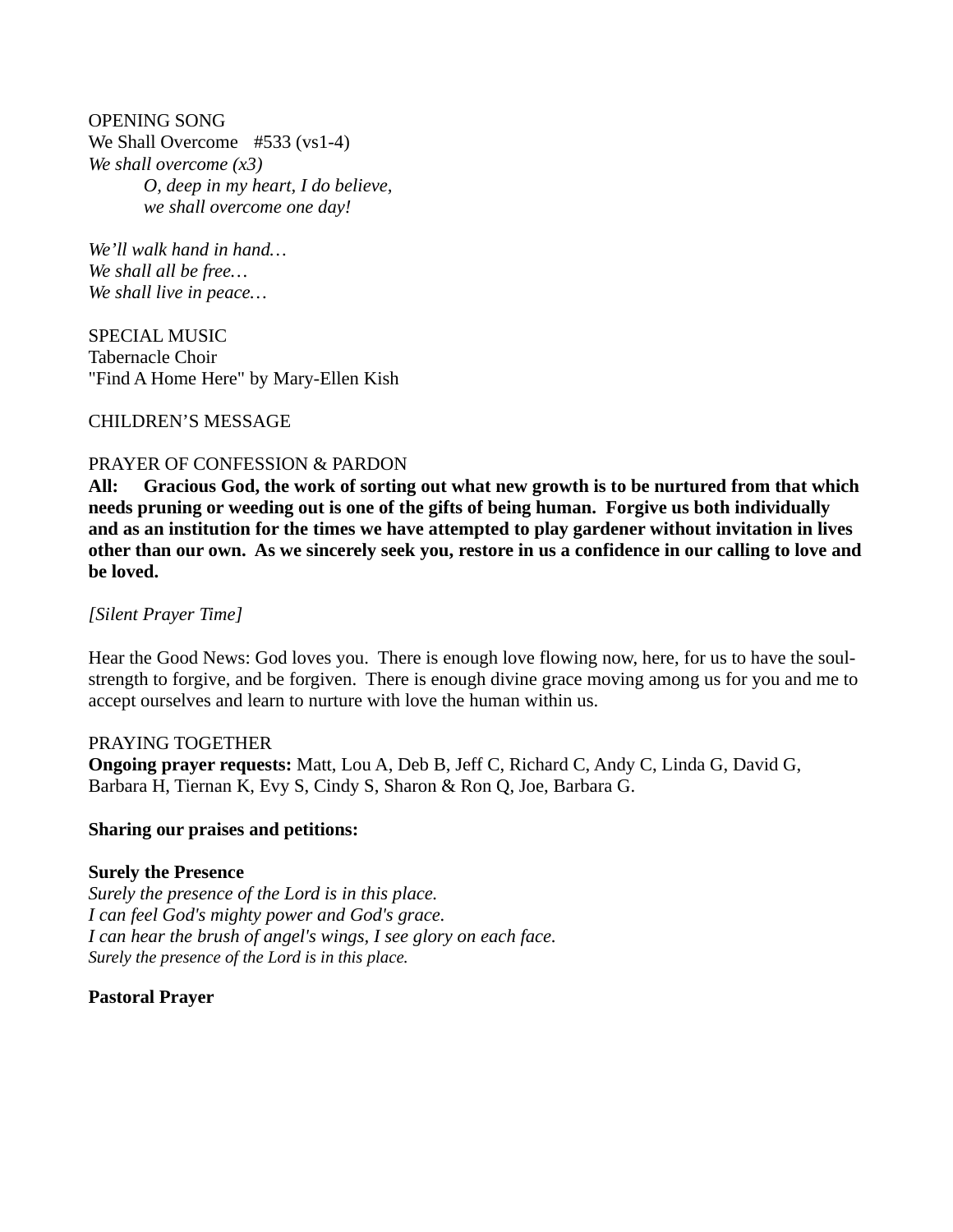#### **The Lord's Prayer**

Mother of us all, who dwells within and beyond,

Sacred is your name. May your holy vision for collective flourishing come to fruition among us. May your dreams of justice, love, compassion, and connection be enfleshed on earth.

Provide us today with what we need to be nourished in body, soul, and heart.

Forgive us for the harm we cause as we seek to forgive those who have harmed us. Lead us away from everything that destroys and liberate us from the hands of evil. For you are the ultimate source of hope. Your power-with exceeds all power-over. Your presence incites eternal wonder. All praise to you, our comfort and strength. Amen.

*From the Enfleshed Liturgy Library*

### CELEBRATION OF GIVING

SCRIPTURE READING John 3:16

**TESTIMONY** 

# SINGING OUR FAITH

Spirit, Spirit of Gentleness #2120 (vs 1,3,4) *Spirit, Spirit of gentleness, blow through the wilderness calling and free, Spirit, Spirit of restlessness, stir me from placidness, wind, wind on the sea. You moved on the waters, you called to the deep, then you coaxed up the mountains from the valleys of sleep; and over the eons you called to each thing: "Awake from your slumbers and rise on your wings."*

*Spirit, Spirit of gentleness, blow through the wilderness calling and free, Spirit, Spirit of restlessness, stir me from placidness, wind, wind on the sea. You sang in a stable, you cried from a hill, then you whispered in silence when the whole world was still; and down in the city you called once again, when you blew through your people on the rush of the wind.*